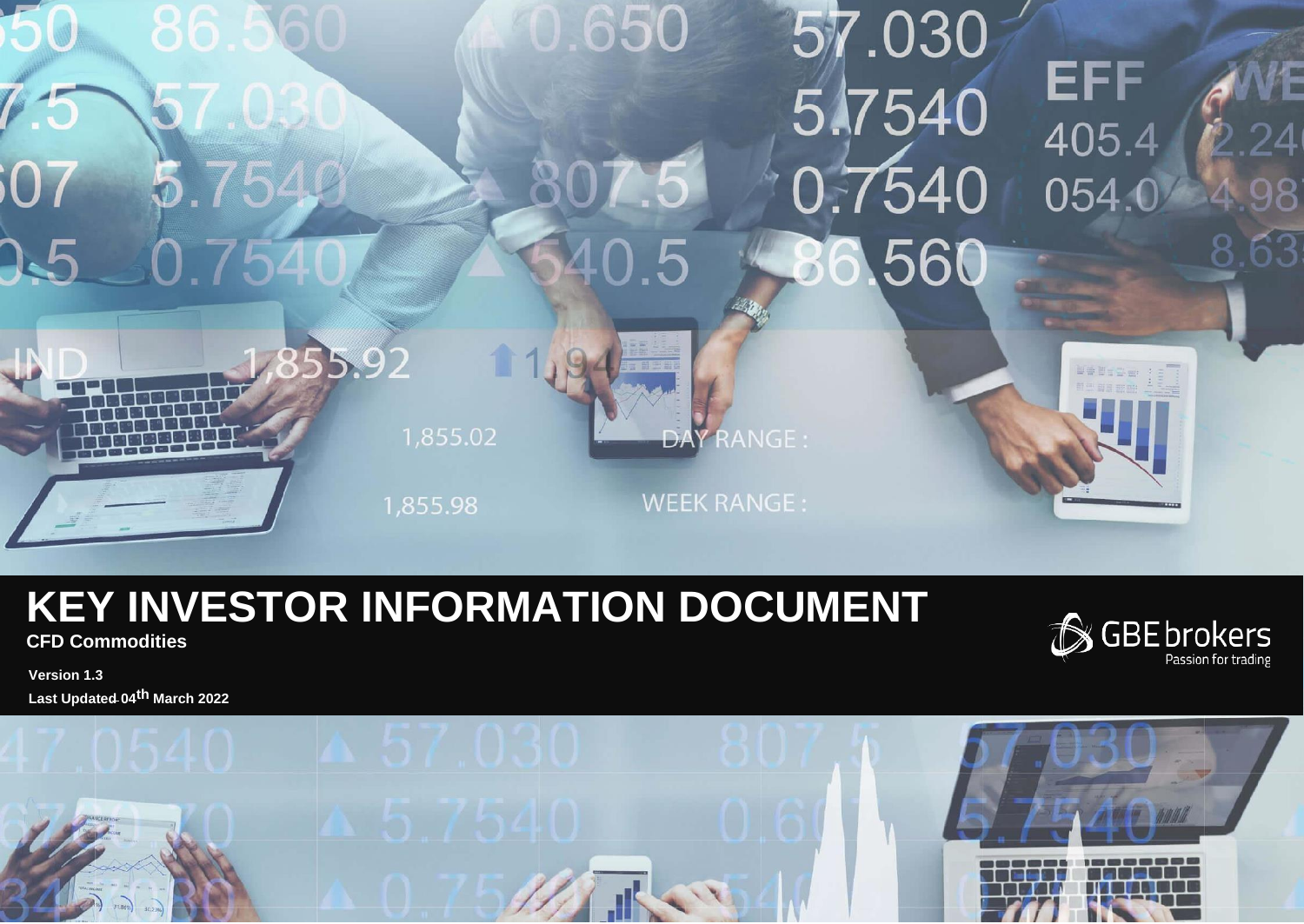# **SGBEbrokers**

## **KEY INVESTOR INFORMATION DOCUMENT - CFD COMMODITIES**

#### **Purpose**

This document provides you with key information about this investment product. It is not marketing material. The information is required by law to help you understand the nature, cost, risks, and rewards of this product an help you compare it with other products.

### **Product**

Contract for Difference on Commodities. The Manufacturing of this product is GBE Brokers LTD. Contact us on +357 (25) 28 17 36 for more information. GBE Brokers Ltd. Is regulated by the Cyprus Securities and Exchange Commission (CySEC). This Key Information Document was first published on 21<sup>st</sup> of December 2017 as "Key Information Documents CFD Indices, Commodities, Shares, Metals, Cryptocurrencies, Futures".

### **Alert**

**You are about to purchase a product that is not simple and may be difficult to understand.**

### **What is this product?**

### **Type**

This is a 'Contract for Difference' ("CFD"). It allows you an indirect (also described as "synthetic") exposure to an underlying instrument being Commodities. You will have no direct interest in the underlying product/fina instrument. Accordingly, you can make gains or suffer losses as a result of price or value movements in relation to the underlying product or financial instrument to which you have the indirect exposure. Visit [www.gbebrokers.com](http://www.gbebrokers.com/) for further information in relation to the CFDs on Commodities available.

### **What is a CFD on commodities?**

GBE Brokers may offer CFDs on different underlying instruments. In this case it is a CFD linked to the price of a Commodity.

### **Objectives**

The objective of trading a CFD is to gain exposure to movements related to a financial product, benchmark, or instrument without owning it. Your return depends on the size of the performance (or movement) of the underlying instrument and the size of your position.

For example, if you believe the value of a Commodity is going to increase, you would buy a number CFDs ("going long') with the intention to later sell them when they are at a higher value. The difference between the buy pr and your subsequent sell price would equal to your profit, minus any relevant costs (detailed below). If you think the value of a Commodity is going to decrease, you would sell a number of CFDs ("going short") at a specific value, expecting to later buy them back at a lower value than you previously agreed to sell them for, resulting in GBE Brokers paying you the difference, minus any relevant costs (detailed below).

However, if the underlying instrument moves in the opposite direction, and your position is closed, you would owe GBE brokers for the amount of loss you have incurred (together with any costs). This product is commonly traded on margin. Margin refers to the use of a small amount of capital to support an investment of a larger exposure. Please note that margin trading requires extra caution, because whilst you can realize large profits if price moves in your favor, you risk extensive losses if the price moves against you. More information about margin trading can be foun[d here.](https://gbebrokers.com/documents/product_specifications.pdf)

### **Intended retail investor**

Trading in this product will not be appropriate for everyone. The product would most commonly be utilized by persons who want to generally gain short term exposures to financial instruments/markets; are using (trading with money which they can afford to lose; have a diversified investment and savings portfolio; have a high-risk tolerance; and understand the impact of and risks associated with margin trading.

### **Term**

CFDs on Commodities are execution only products and generally therefore have no fixed or suggested maturity date. It is up to you to open and close your position, however your position will only be kept open to the extent you have available margin, and you will receive a stop out when your margin level falls between the close out level. Specific information on each underlying investment option can be foun[d here.](https://gbebrokers.com/documents/product_specifications.pdf)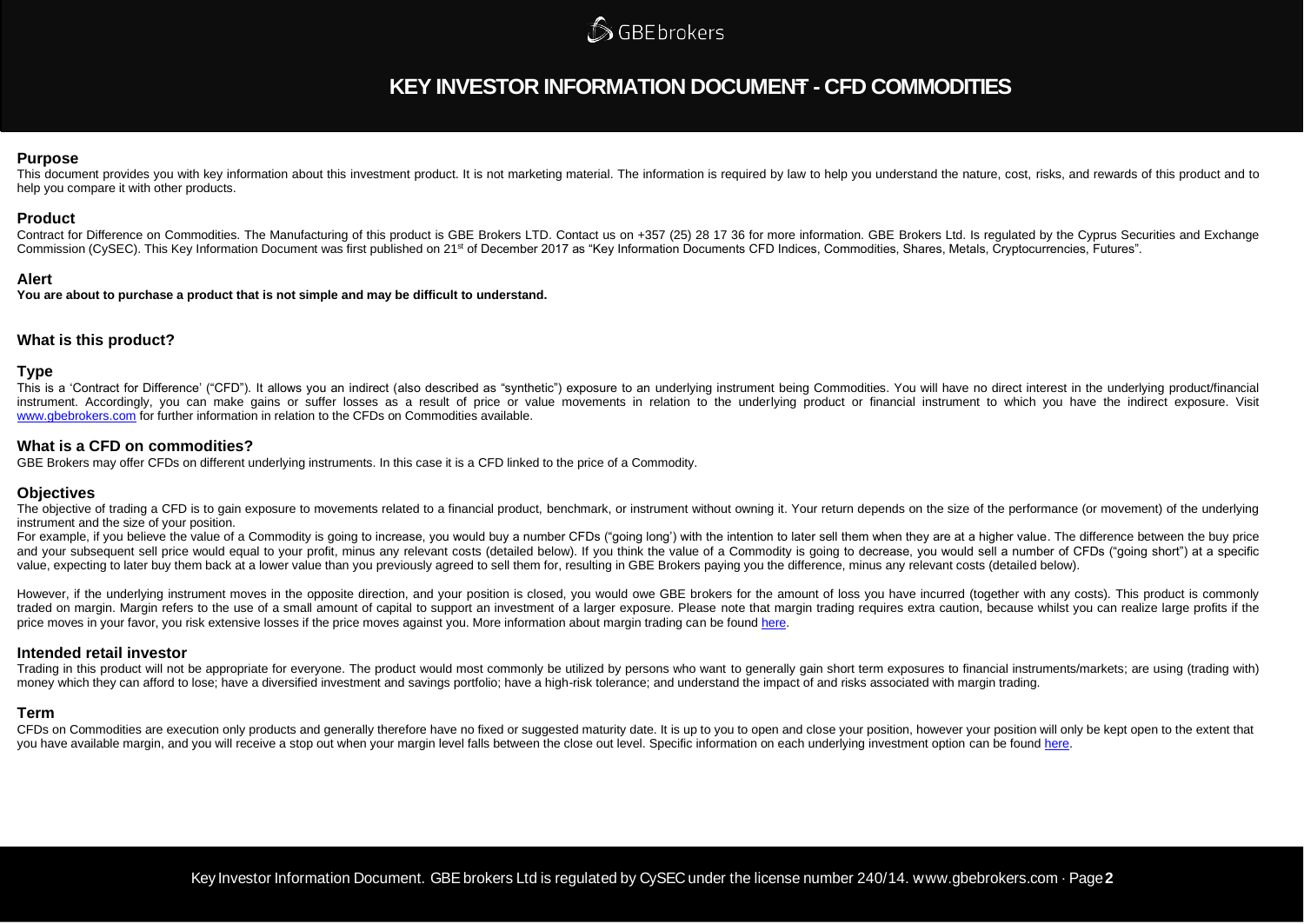

# **KEY INVESTOR INFORMATION DOCUMENT - CFD COMMODITIES**

### **What are the risks and what could I get in return?**

| <b>Risk Indicator</b> |   |   |  |   |   |                  |
|-----------------------|---|---|--|---|---|------------------|
|                       | 2 | 3 |  | 5 | 6 |                  |
| <b>LOW RISK</b>       |   |   |  |   |   | <b>HIGH RISK</b> |

The summary risk indicator is a guide to the level of risk of this product compared to other products. It shows how likely itis that the investor will lose money because of movements in the markets. We have classified this product as 7 out of 7, which is the highest risk class. This rates the potential losses from future performance at a very high level. Be aware of currency risk. You may receive payments in a different currency, so the final return you will get depends on the exchange rate between the two currencies. This risk is not considered in the indicator shown above. Trading risks are magnified by leverage the total loss may be up to your total amount invested. Values may fluctuate significantly in times of high volatility or market/economic uncertainty; such swings are even more significant if your positions are leveraged and may also adversely affect your position. As a result, Margin calls may be made quickly or frequently, and in the event of default, your positions may be closed out and losses may be realized. Trade only after you have acknowledged and accepted the risks. You should carefully consider whether trading in leveraged products is appropriate for you.

### **Performance scenarios**

The scenarios shown illustrate how your investment could perform. You can compare them with the scenarios of other products. The scenarios presented are an estimate of future performance based on evidence from the past on how the value of this investment varies and are not an exact indicator. What you get will vary depending on how the market performs and how long you hold the CFD. The stress scenario shows what you might get back in extreme market circumstances, and it does not consider the situation where we are not able to pay you.

The following assumptions have been used to create the scenarios in Table 1:

| <b>Commodity CFD (held intraday)</b>       |                             |          |  |  |
|--------------------------------------------|-----------------------------|----------|--|--|
| <b>Commodity opening price:</b>            |                             | 1.10463  |  |  |
| Trade size (per CFD):                      | $\overline{\text{TS}}$      |          |  |  |
| Margin %:                                  | M                           | 3%       |  |  |
| <b>Margin Requirement (€):</b>             | $MR = P \times TS \times M$ | €3.000   |  |  |
| Notional value of the trade $(\epsilon)$ : | $TN = MR/M$                 | €100,000 |  |  |

#### **Table 1**

| <b>LONG</b><br><b>Performance scenario</b> | <b>Closing price (inc.</b><br>spread) | <b>Price</b><br>change | <b>Profit/loss</b> | <b>SHORT</b><br>Performance scenario | <b>Closing price (inc.</b><br>spread) | <b>Price</b><br>change | <b>Profit/loss</b> |
|--------------------------------------------|---------------------------------------|------------------------|--------------------|--------------------------------------|---------------------------------------|------------------------|--------------------|
| <b>Favorable</b>                           | 1,929                                 | 1.50%                  | € 28.50            | Favorable                            | 1,929                                 | $-1.50%$               | € 28.50            |
| <b>Moderate</b>                            | 1,910                                 | 0.50%                  | € 9.50             | <b>Moderate</b>                      | 1,910                                 | $-0.50%$               | € 9.50             |
| <b>Unfavorable</b>                         | 1,872                                 | $-1.50%$               | $-628.50$          | <b>Unfavorable</b>                   | 1,872                                 | 1.50%                  | -€ 28.50           |
| <b>Stress</b>                              | 1,805                                 | $-5.00%$               | $-695.00$          | <b>Stress</b>                        | 1,805                                 | 5.00%                  | $-695.00$          |

The figures shown include all the costs of the product itself. If you have been sold this product by someone else or have a third party advising you about this product, these figures do not include any cost that you pay to Market developments in the future cannot be accurately predicted. The scenarios shown are only an indication of some of the possible outcomes based on recent returns. Actual returns could be lower. **What happens if GBE Brokers is unable to pay out?**

GBE Brokers Ltd. Is a member of the Investor Compensation Fund ("ICF") for the Clients of Cyprus Investments Firms ("CIFs"), under the Provision of Investment Services, the Exercise of Investment Activities, the Operation Regulates Markets and Other Related Matters Law 144(I)/2007, as subsequently amended from time to time ("the Law"). Detailed information can be found [here](https://gbebrokers.com/about-gbe-brokers/legal-documentation/)